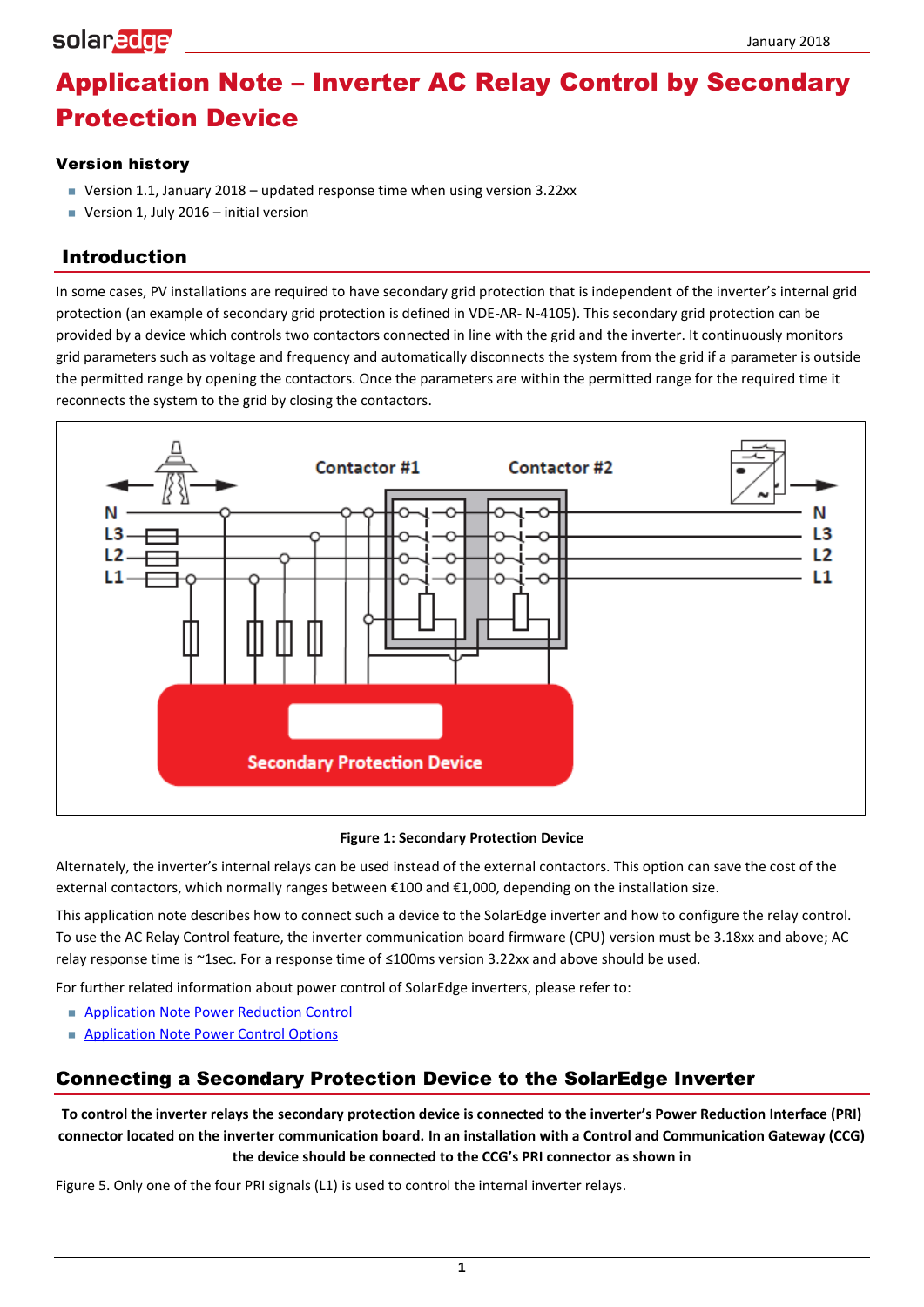**NOTE**



Up to 15 inverters can be connected to a single secondary protection device. The total length for all inverters' cable wiring cannot exceed 15 meters. For sites with more than 15 inverters, multiple devices should be used.

The secondary protection device should operate in a Normally Closed (NC) mode. In a normally closed circuit, power flows until the relay is activated which disconnects the circuit and interrupts the power; the circuit is connected and the power returns when the relay is deactivated.



### **CAUTION!**

Relays typically have low IP protection and need to be placed inside an enclosure.



#### **Figure 2: NC Relay Modes**

If RRCR power control is required, the default RRCR setting used by utilities for power reduction (L4/L3/L2/L1:  $0001\rightarrow0\%$ , 0010 $\rightarrow$  30%, 0100 $\rightarrow$ 60% and 1000  $\rightarrow$  100%) must not be overridden.

### Multiple Inverter System without RRCR

#### Connection procedure:

**NOTE**

- 1 Connect two wires from the secondary protection device to the 5V and L1 PRI pins of any inverter (it does not have to be the communication master inverter).
- 2 Connect wires from the L1 pin of one inverter to the L1 pin of the next inverter and so on.
- **3** Connect wires from the G pin of one inverter to the G pin of the next inverter and so on.

#### System behavior:

- When L1=1, the inverter relays are closed
- When L1=0, the inverter relays automatically open. They remain open until L1=1.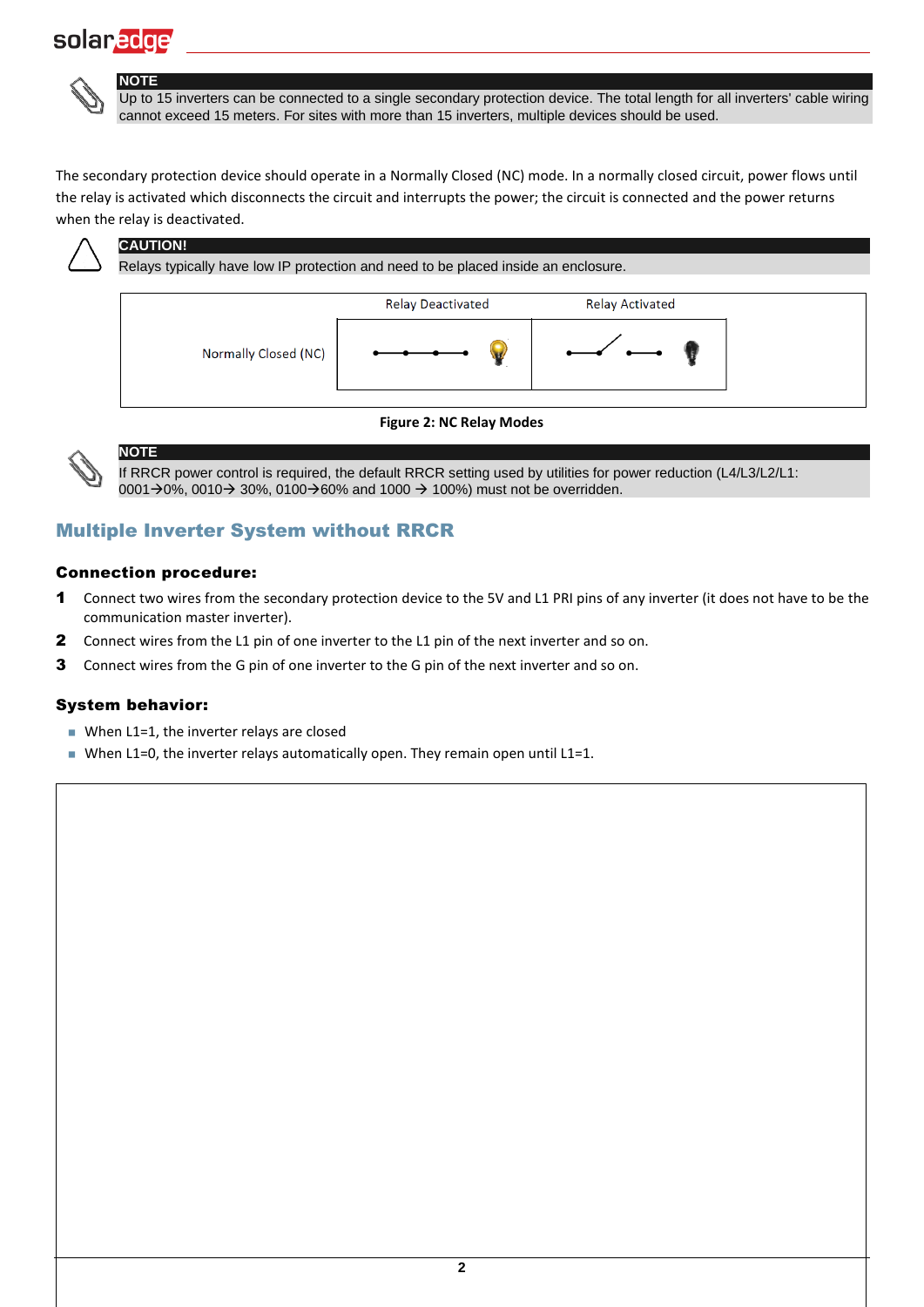



**Figure 3: Multiple inverter system, no RRCR**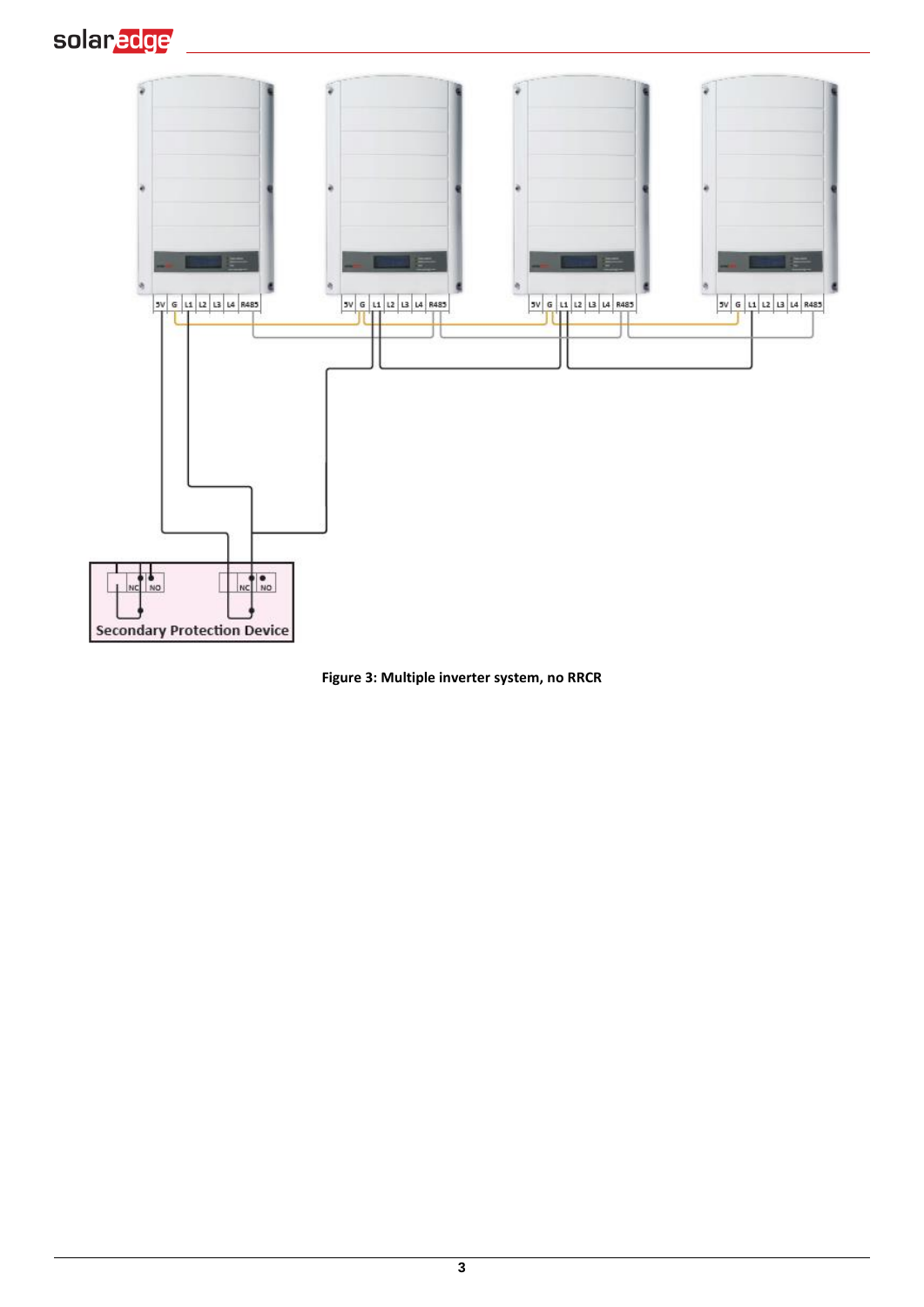# Multiple Inverter System with RRCR

### Connection procedure:

- 1 Connect a wire from the secondary protection device to the 5V of the inverter to which the RRCR is connected.
- 2 Connect a wire from the secondary protection device to the L1 of the first inverter to which the RRCR is connected.
- 3 Connect wires from the L1 pin of this inverter to the L1 pin of the next inverter and so on.

# **NOTE**

The RRCR needs to be connected to the communication master inverter.

4 Connect wires from the G pin of one inverter to the G pin of the next inverter and so on.

### System behavior:

- Master inverter:
	- When  $L1 = L2 = L3 = L4 = 0$  the inverter relays automatically open.
- During any other signal combination, the inverter will behave according to the RRCR settings.
- Slave inverters:
	- When L1=1 the inverter relays are closed. Any RRCR signals will be received from the master inverter via RS485.
	- When L1=0 the inverter relays automatically open. They remain open until L1=1.



**Figure 4: Multiple inverter system, with RCCR**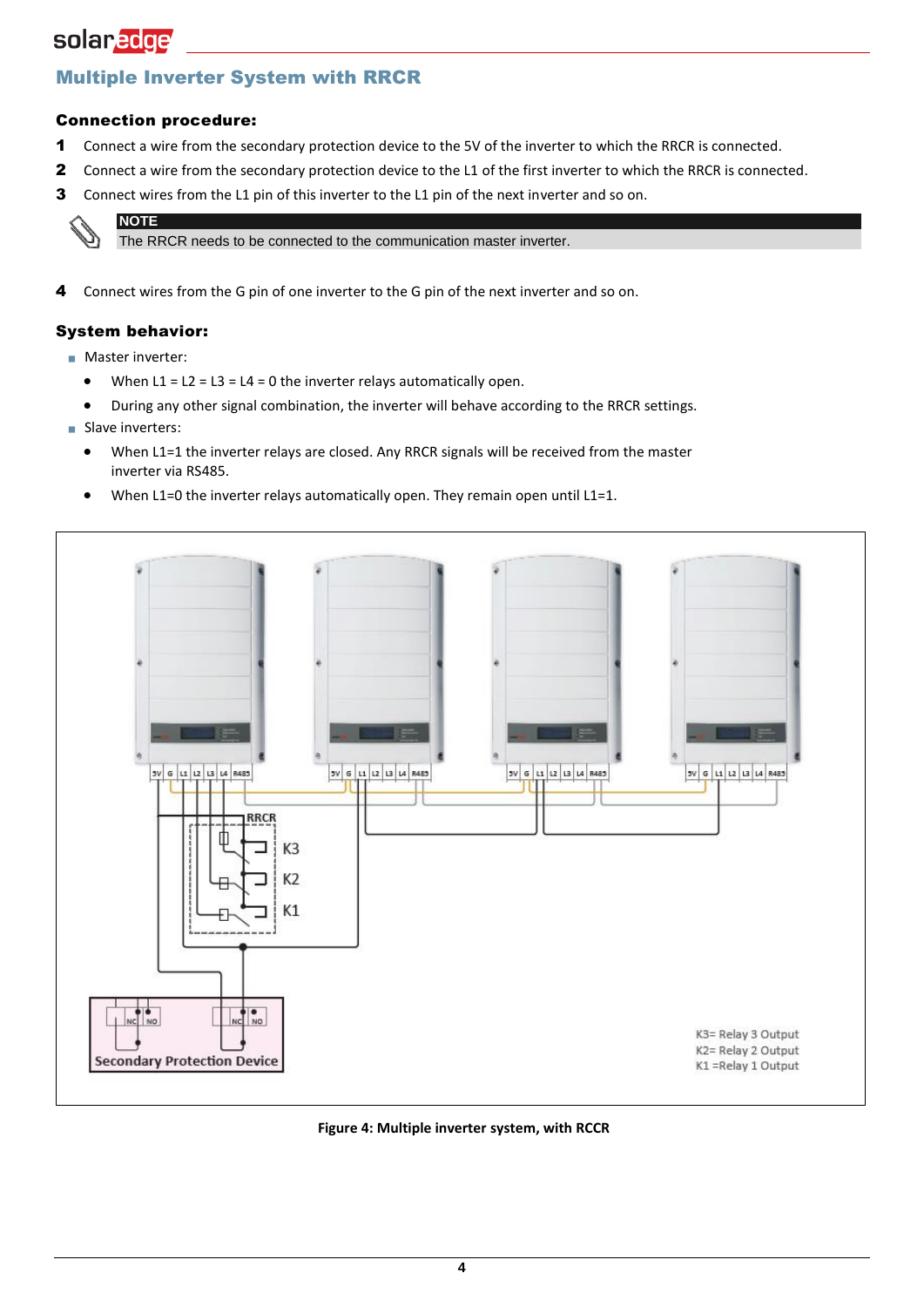### Multiple Inverter System with RRCR and CCG

### Connection procedure:

- 1 Connect one wire from the secondary protection device to the 5V PRI pin of the CCG.
- 2 Connect one wire from the secondary protection device to the L1 pin of the inverter connected to the CCG.
- 3 Connect wires from the L1 pin of this inverter to the L1 pin of the next inverter and so on.
- 4 Connect wires from the G pin of one inverter to the G pin of the next inverter and so on.



**NOTE** The RRCR is connected to the CCG and not directly to an inverter. The secondary protection device is connected to both the CCG and to the inverter to which the CCG is connected.

### System behavior:

■ If L1=1, the inverter relays remain closed. Any RRCR power commands will be received from the CCG via RS485. If L1=0, the inverter relays will automatically open. They will remain open until L1=1.



#### <span id="page-4-0"></span>**Figure 5: Multiple inverter system, with RRCR and CCG**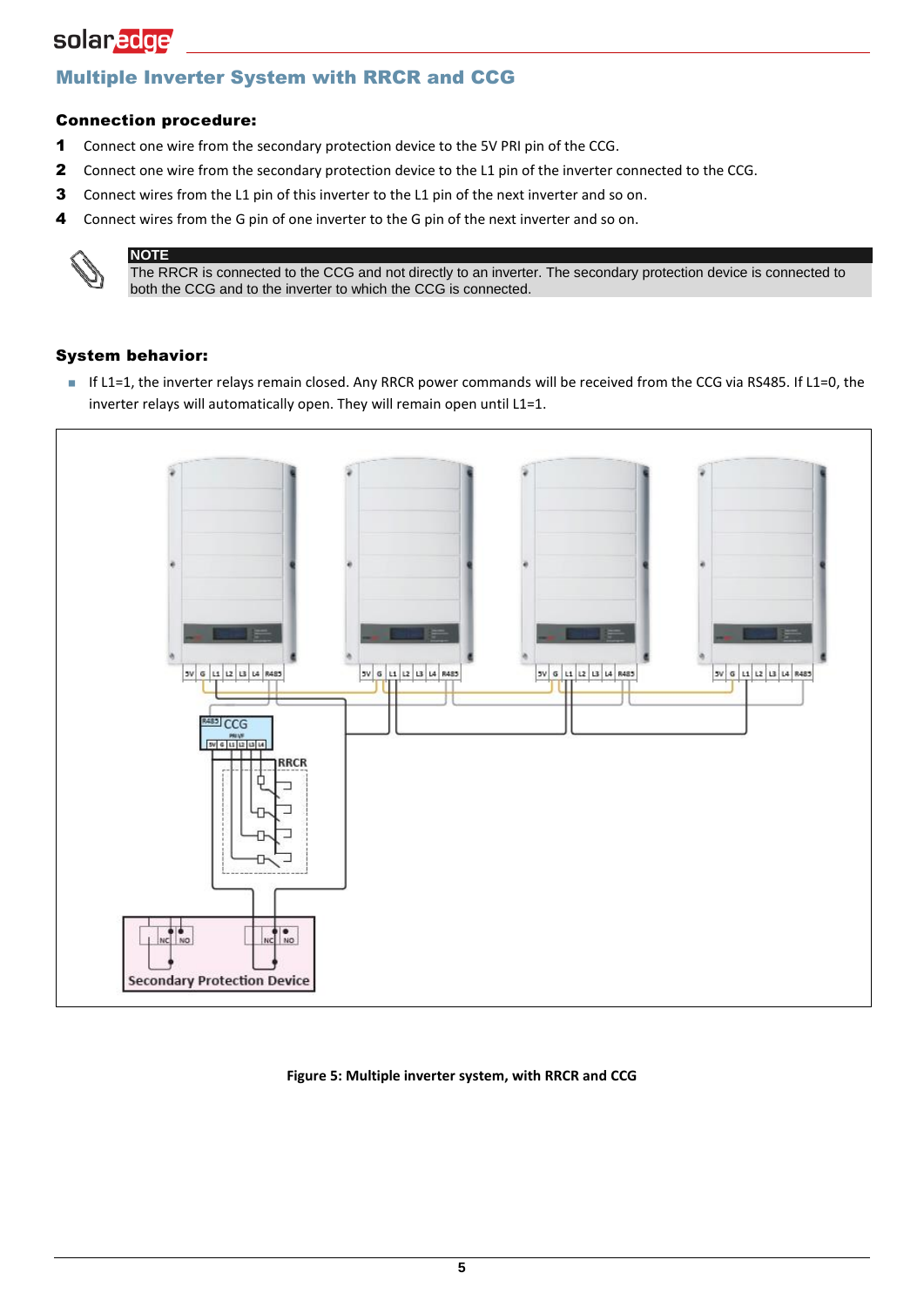# Configuring AC Relay Control

### Configuration Requirements

- To use the AC Relay Control feature, the inverter communication board firmware (CPU) version must be 3.18xx and above. For an upgrade file and instructions, contact SolarEdge support.
- When AC Relay Control is enabled, all inverters in the system need to be configured to AC Relay Control mode.
- If a CCG is installed, it should **not** be configured to AC Relay Control mode.



AC Relay Control is disabled by default and should be enabled from the inverter menus.

# Enabling AC Relay Control

#### System with RRCR

**NOTE**

- Select **Communication → Server <LAN>**
- Select **Server <LAN><sup>→</sup>LAN**
- Select **GPIO Conf.**



**> D e v i c e T y p e < A C + R >**

#### System without RRCR

- Select **Communication Server <LAN>**
- Select **Server <LAN><sup>→</sup>LAN**
- Select **GPIO Conf.**
- Select **Device Type → AC RELAY CTL**

**> D e v i c e T y p e < AC >**

### Disabling AC Relay Control

- Select **Communication Server <LAN>**
- Select **Server <LAN>LAN**
- Select **GPIO Conf.**
- Select Device Type<sup>→</sup> RRCR